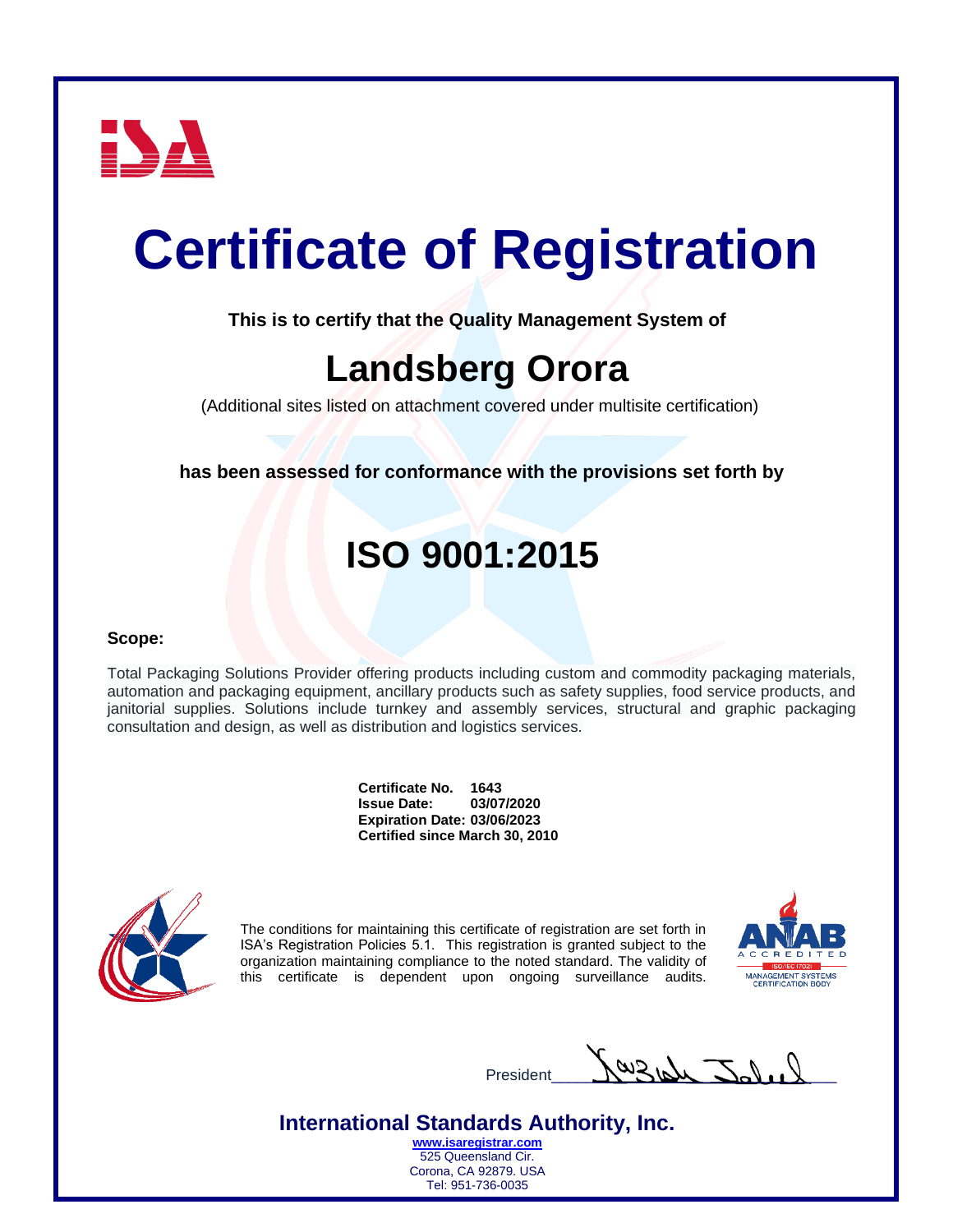

#### ATTACHMENT TO REGISTRATION CERTIFICATE FOR CERTIFICATION NO. 1643

These registrations are dependent on Landsberg Orora, Montebello, California maintaining their registration with ISA to ISO 9001:2015 (see Certificate No. 1643). Any lapse in the Landsberg Orora, Montebello, California, registration would require a review of these registrations concerning their continuing validity.

| <b>Address</b>                                                                                 | <b>Scope</b>                                                                                                                                                     | <b>Certificate Number</b> |
|------------------------------------------------------------------------------------------------|------------------------------------------------------------------------------------------------------------------------------------------------------------------|---------------------------|
| Landsberg Orora - Los Angeles<br>1640 S. Greenwood Ave.<br>Montebello, CA 90640<br><b>USA</b>  | Headquarters, Design, Sales                                                                                                                                      | 1643-1                    |
| Landsberg Orora - San Jose<br>8311 Central Ave.<br>Newark, CA 94560<br><b>USA</b>              | Design, Sales, Assembly                                                                                                                                          | 1643-2                    |
| Landsberg Orora - Phoenix<br>5120 W. Buckeye Rd. Ste. 5<br>Phoenix, AZ 85043<br><b>USA</b>     | Design, Sales                                                                                                                                                    | 1643-3                    |
| Landsberg Orora - Santa Barbara<br>701 West Venture Blvd.<br>Camarillo, CA 93010<br><b>USA</b> | <b>Sales</b>                                                                                                                                                     | 1643-4                    |
|                                                                                                | The conditions for maintaining this certificate of registration are set forth in<br>ISA's Registration Policies 5.1. This registration is granted subject to the |                           |

organization maintaining compliance to the noted standard. The validity of this certificate is dependent upon ongoing surveillance audits.



President Jay 31 Jal 1

**International Standards Authority, Inc. [www.isaregistrar.com](http://www.isaregistrar.com/)**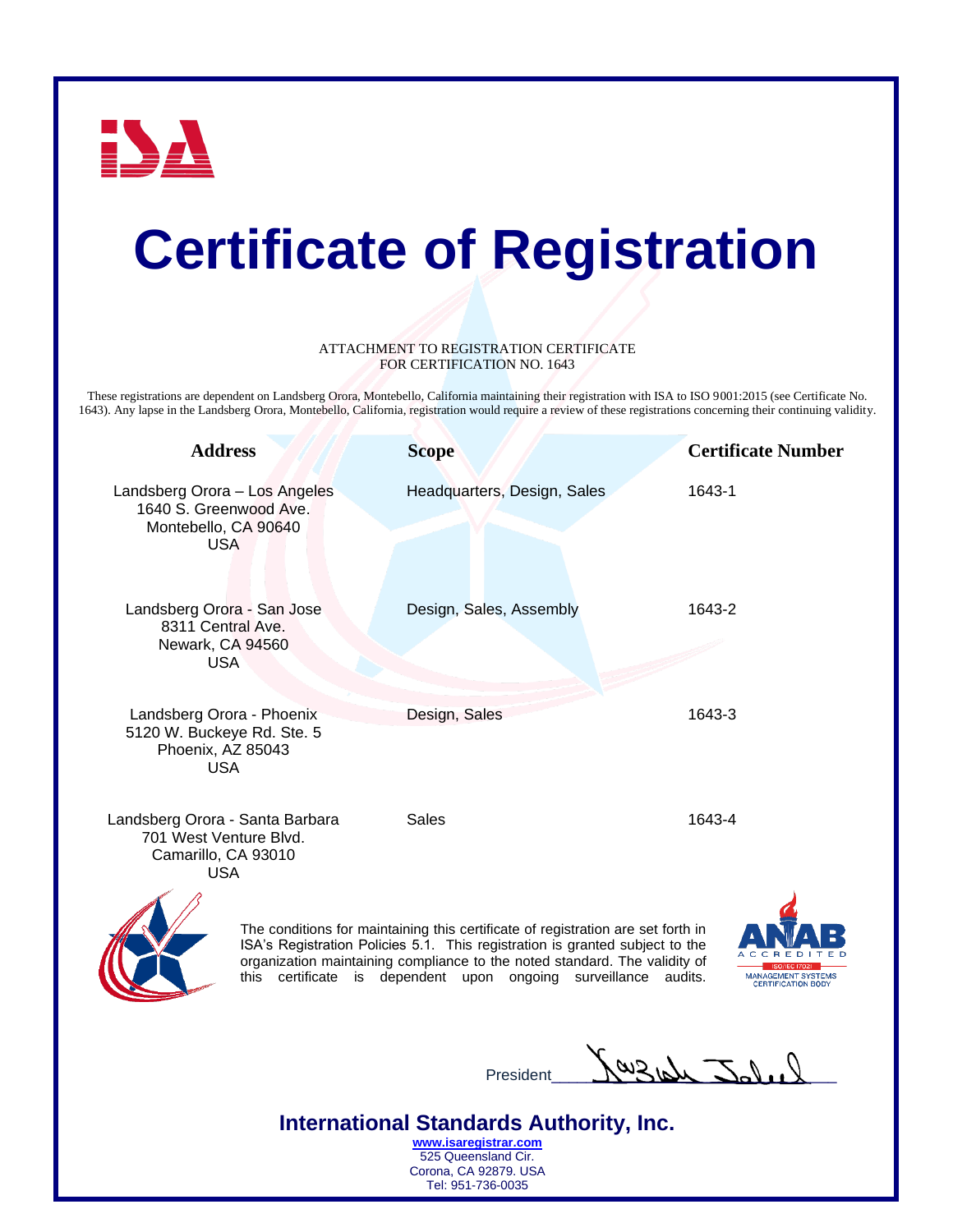

#### ATTACHMENT TO REGISTRATION CERTIFICATE FOR CERTIFICATION NO. 1643

These registrations are dependent on Landsberg Orora, Montebello, California maintaining their registration with ISA to ISO 9001:2015 (see Certificate No. 1643). Any lapse in the Landsberg Orora, Montebello, California, registration would require a review of these registrations concerning their continuing validity.

| <b>Address</b>                                                                                                                          | <b>Scope</b>            | <b>Certificate Number</b> |
|-----------------------------------------------------------------------------------------------------------------------------------------|-------------------------|---------------------------|
| Landsberg Orora - EPS Southwest<br>1640 S. Greenwood Ave.<br>Montebello, CA 90640<br><b>USA</b>                                         | <b>Sales</b>            | 1643-5                    |
| Landsberg Orora - Ontario<br>13397 Marlay Ave., Bldg. A<br>Fontana, CA 92337<br><b>USA</b>                                              | Design, Sales           | 1643-6                    |
| Landsberg Orora - San Diego<br>660 N. Twin Oaks Valley Rd.<br>San Marcos, CA 92069<br><b>USA</b>                                        | Design, Sales, Assembly | 1643-7                    |
| Landsberg Orora - Juarez<br>Calle Ampere No. 8215<br>Parque Industrial Antonio J. Bermudez<br>Cd. Juarez, Chihuahua, CP 32703<br>Mexico | Design, Sales, Assembly | 1643-8                    |
| $\overline{\phantom{a}}$                                                                                                                |                         |                           |



The conditions for maintaining this certificate of registration are set forth in ISA's Registration Policies 5.1. This registration is granted subject to the organization maintaining compliance to the noted standard. The validity of this certificate is dependent upon ongoing surveillance audits.



President  $\frac{\int \omega_3 \omega_4 \sqrt{2} \, dx}{\int \omega_3 \sqrt{2} \, dx}$ 

**International Standards Authority, Inc. [www.isaregistrar.com](http://www.isaregistrar.com/)**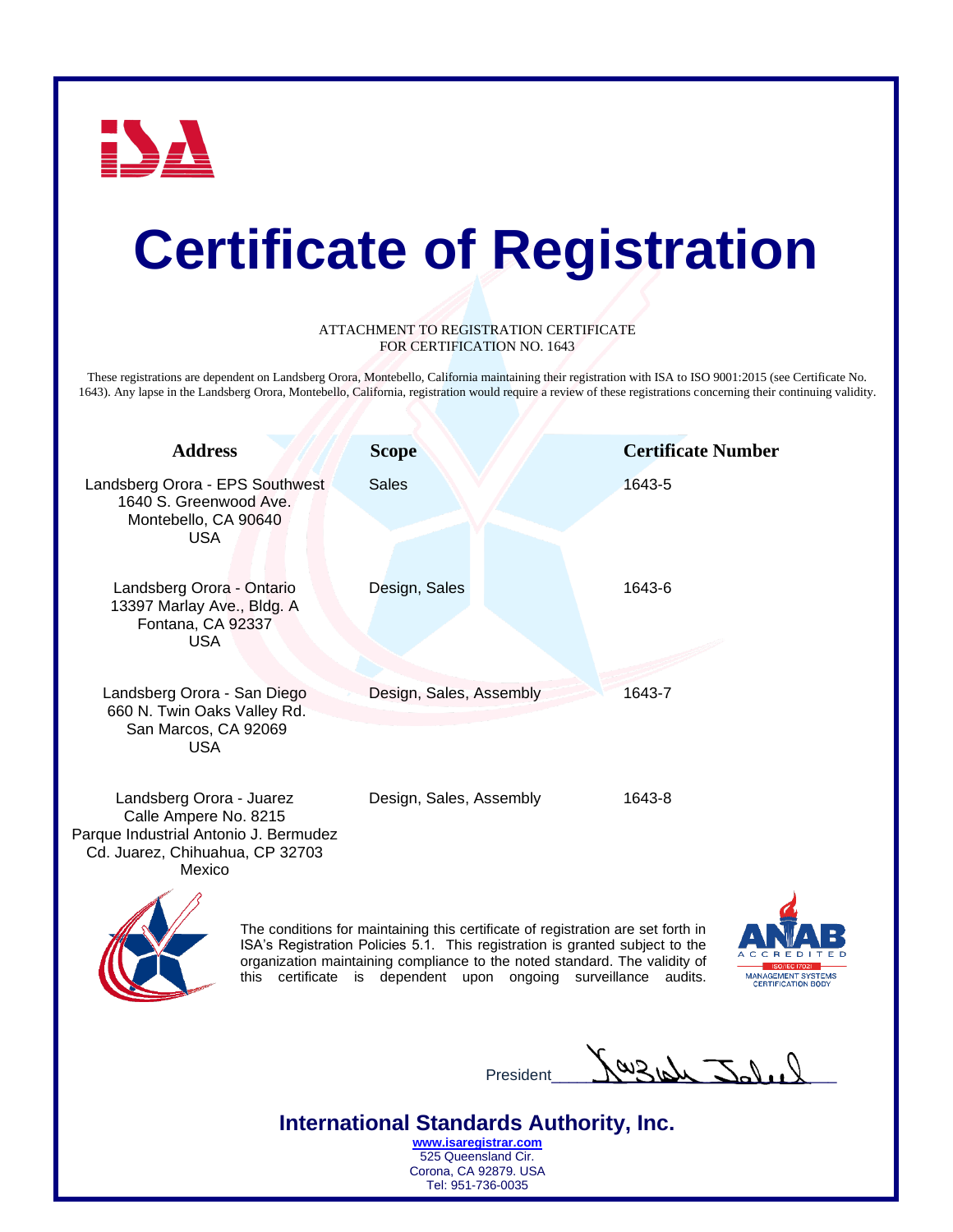

#### ATTACHMENT TO REGISTRATION CERTIFICATE FOR CERTIFICATION NO. 1643

These registrations are dependent on Landsberg Orora, Montebello, California maintaining their registration with ISA to ISO 9001:2015 (see Certificate No. 1643). Any lapse in the Landsberg Orora, Montebello, California, registration would require a review of these registrations concerning their continuing validity.

| <b>Address</b>                                                                                                                              | <b>Scope</b>            | <b>Certificate Number</b> |
|---------------------------------------------------------------------------------------------------------------------------------------------|-------------------------|---------------------------|
| Landsberg Orora - Tijuana<br>Calle 5 Norte #550<br>Ciudad Industrial, Tijuana, BC CP<br>22444<br>Mexico                                     | Design, Sales, Assembly | 1643-9                    |
| Landsberg Orora - Mexicali<br>Circuito Siglo XXI #1950-10<br>Zona Industrial, Mexicali, BC CP<br>21010<br>Mexico                            | Sales, Assembly         | 1643-10                   |
| Landsberg Orora - Guadalajara<br>Paseo de los Adobes #1081 Ferran<br>#4 Bodega 11-14 Technology Park<br>Zapopan, Jalisco CP 44290<br>Mexico | Design, Sales, Assembly | 1643-11                   |
| Landsberg Orora - Sacramento<br>1221 Tara Ct.<br>Rocklin, CA 95765<br>USA                                                                   | Design, Sales, Assembly | 1643-12                   |



The conditions for maintaining this certificate of registration are set forth in ISA's Registration Policies 5.1. This registration is granted subject to the organization maintaining compliance to the noted standard. The validity of this certificate is dependent upon ongoing surveillance audits.



President  $\bigwedge^{\omega}$  Blow  $\bigcup^{\sim}$ 

**International Standards Authority, Inc. [www.isaregistrar.com](http://www.isaregistrar.com/)**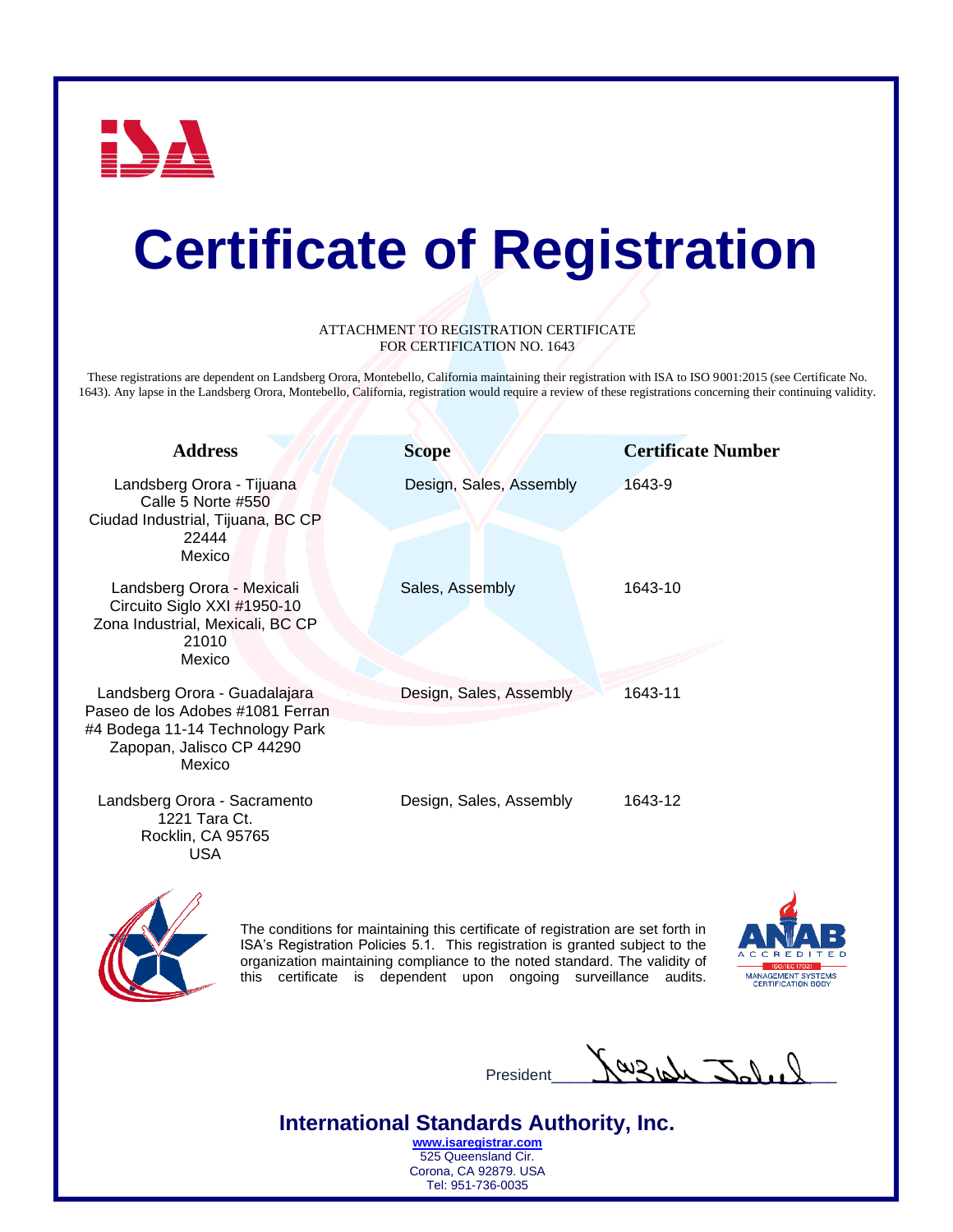

#### ATTACHMENT TO REGISTRATION CERTIFICATE FOR CERTIFICATION NO. 1643

These registrations are dependent on Landsberg Orora, Montebello, California maintaining their registration with ISA to ISO 9001:2015 (see Certificate No. 1643). Any lapse in the Landsberg Orora, Montebello, California, registration would require a review of these registrations concerning their continuing validity.

| <b>Address</b>                                                                                    | <b>Scope</b> | <b>Certificate Number</b>                                                                                                                                                                                                                                                                   |
|---------------------------------------------------------------------------------------------------|--------------|---------------------------------------------------------------------------------------------------------------------------------------------------------------------------------------------------------------------------------------------------------------------------------------------|
| Landsberg Orora - Fresno<br>3816 S. Willow Ave., Ste. 102<br>Fresno, CA 93725<br><b>USA</b>       | <b>Sales</b> | 1643-13                                                                                                                                                                                                                                                                                     |
| Landsberg Orora - Portland<br>27929 SW 95th Ave., Ste. 101<br>Wilsonville, OR 97070<br><b>USA</b> | <b>Sales</b> | 1643-14                                                                                                                                                                                                                                                                                     |
| Landsberg Orora - Seattle<br>20208 72nd Ave., S.<br>Kent, WA 98032<br><b>USA</b>                  | <b>Sales</b> | 1643-15                                                                                                                                                                                                                                                                                     |
| Landsberg Orora - Denver<br>13450 E. Smith Rd., Ste. 200<br>Aurora, CO 80011<br><b>USA</b>        | <b>Sales</b> | 1643-16                                                                                                                                                                                                                                                                                     |
|                                                                                                   |              | The conditions for maintaining this certificate of registration are set forth in<br>ISA's Registration Policies 5.1. This registration is granted subject to the<br>ACCRED<br>entropicale de ciudade de la concellación de de la contexta de la contextual. The context de la contextual de |

organization maintaining compliance to the noted standard. The validity of this certificate is dependent upon ongoing surveillance audits.



President  $\frac{\int \omega_3 \omega_4 \cdot \sum \omega_1 \cdot \nu_2}{\sum \omega_2 \cdot \nu_1}$ 

**International Standards Authority, Inc. [www.isaregistrar.com](http://www.isaregistrar.com/)**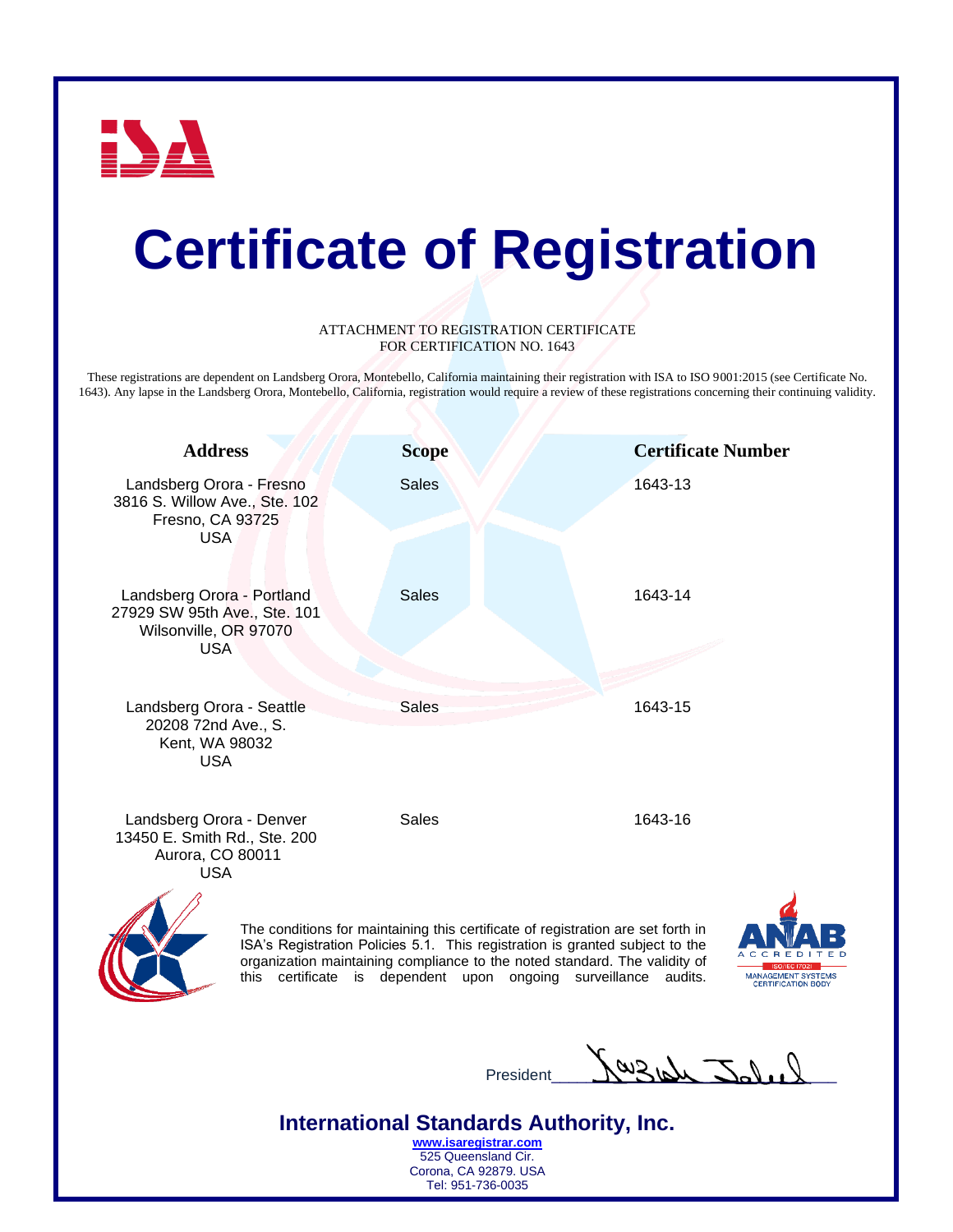

#### ATTACHMENT TO REGISTRATION CERTIFICATE FOR CERTIFICATION NO. 1643

These registrations are dependent on Landsberg Orora, Montebello, California maintaining their registration with ISA to ISO 9001:2015 (see Certificate No. 1643). Any lapse in the Landsberg Orora, Montebello, California, registration would require a review of these registrations concerning their continuing validity.

| <b>Address</b>                                                                                       | <b>Scope</b>                                                                                                                                                                                                                                                                                                 | <b>Certificate Number</b>                                  |
|------------------------------------------------------------------------------------------------------|--------------------------------------------------------------------------------------------------------------------------------------------------------------------------------------------------------------------------------------------------------------------------------------------------------------|------------------------------------------------------------|
| Landsberg Orora - Chicago<br>100 E. Progress Rd.<br>Lombard, IL 60148<br><b>USA</b>                  | Design, Sales                                                                                                                                                                                                                                                                                                | 1643-17                                                    |
| Landsberg Orora - Indianapolis<br>4635 W. 84th St., Ste. 500<br>Indianapolis, IN 46268<br><b>USA</b> | <b>Sales</b>                                                                                                                                                                                                                                                                                                 | 1643-18                                                    |
| Landsberg Orora - St. Louis<br>4142 Rider Trail N., Ste.100<br>Earth City, MO 63045<br><b>USA</b>    | <b>Sales</b>                                                                                                                                                                                                                                                                                                 | 1643-19                                                    |
| Landsberg Orora - Memphis<br>3655 Knight Rd., Ste. 11<br>Memphis, TN 38118<br><b>USA</b>             | Sales, Assembly, Sales                                                                                                                                                                                                                                                                                       | 1643-20                                                    |
|                                                                                                      | The conditions for maintaining this certificate of registration are set forth in<br>ISA's Registration Policies 5.1. This registration is granted subject to the<br>organization maintaining compliance to the noted standard. The validity of<br>this certificate is dependent upon ongoing<br>surveillance | audits.<br>MANAGEMENT SYSTEMS<br><b>CERTIFICATION BODY</b> |

President  $\bigcup_{\text{President}} \bigcup_{\text{L}} \bigcup_{\text{L}} \bigcup_{\text{L}}$ 

**International Standards Authority, Inc. [www.isaregistrar.com](http://www.isaregistrar.com/)**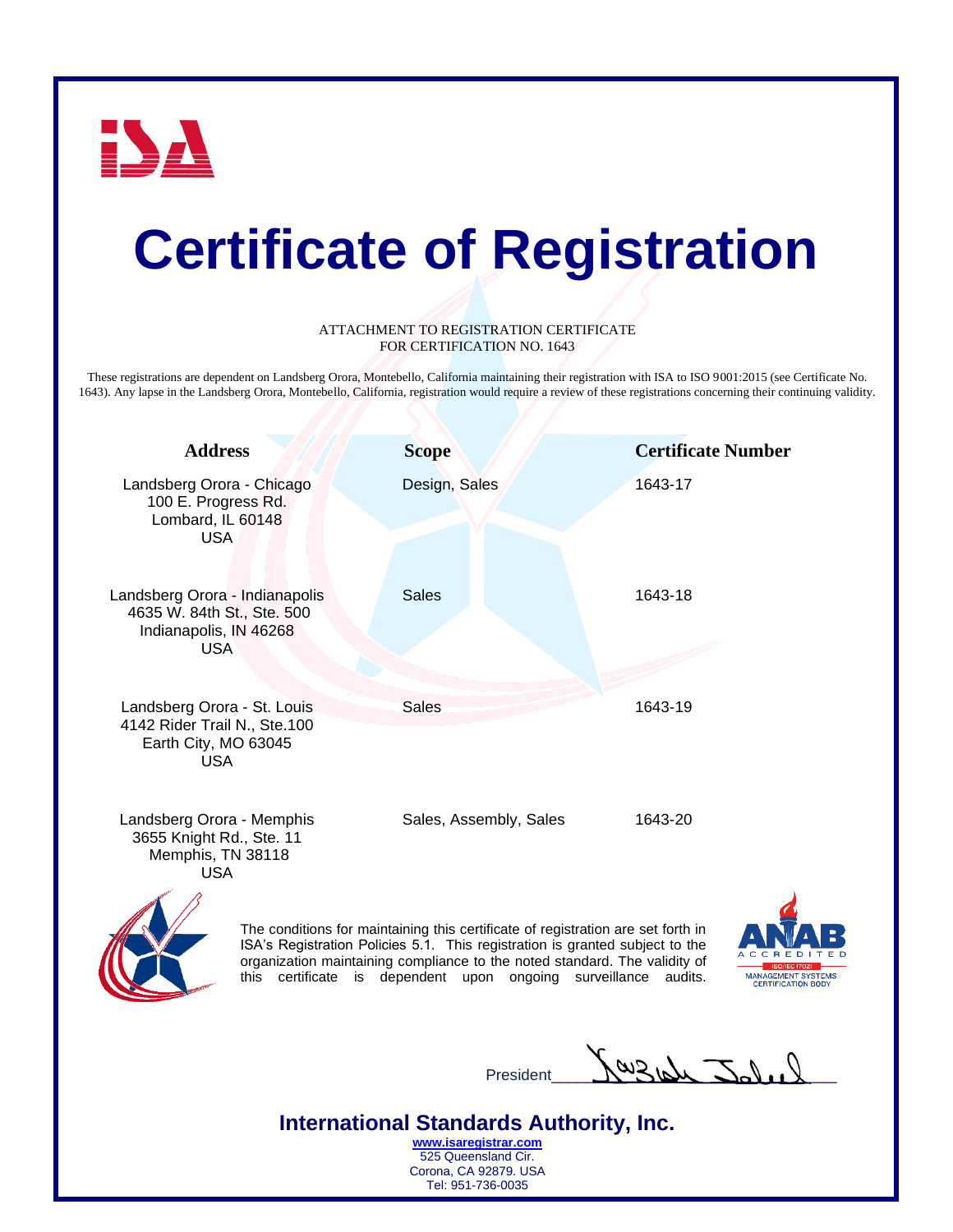

#### ATTACHMENT TO REGISTRATION CERTIFICATE FOR CERTIFICATION NO. 1643

These registrations are dependent on Landsberg Orora, Montebello, California maintaining their registration with ISA to ISO 9001:2015 (see Certificate No. 1643). Any lapse in the Landsberg Orora, Montebello, California, registration would require a review of these registrations concerning their continuing validity.

| <b>Address</b>                                                                               | <b>Scope</b>                                                                     | <b>Certificate Number</b> |
|----------------------------------------------------------------------------------------------|----------------------------------------------------------------------------------|---------------------------|
| Landsberg Orora - Atlanta<br>5800 Plummer Rd., Ste.150<br>Atlanta, GA 30336<br><b>USA</b>    | Design, Sales                                                                    | 1643-21                   |
| Landsberg Orora - Houston<br>10000 W. Sam Houston Pkwy N.<br>Houston, TX 77064<br><b>USA</b> | <b>Sales</b>                                                                     | 1643-22                   |
| Landsberg Orora - Dallas<br>4151 Hwy. 121 N.<br>Grapevine, TX 76051<br><b>USA</b>            | Sales, Assembly                                                                  | 1643-23                   |
| Landsberg Orora - New Jersey<br>115 Melrich Rd., Ste. 5<br>Cranbury, NJ 08512<br><b>USA</b>  | Design, Sales                                                                    | 1643-24                   |
|                                                                                              | The conditions for maintaining this certificate of registration are set forth in |                           |



ISA's Registration Policies 5.1. This registration is granted subject to the organization maintaining compliance to the noted standard. The validity of this certificate is dependent upon ongoing surveillance audits.



 $P_{\text{resident}}$   $\frac{\text{Sub}}{\text{Sub}}$   $\frac{\text{Sub}}{\text{Sub}}$ 

**International Standards Authority, Inc. [www.isaregistrar.com](http://www.isaregistrar.com/)**